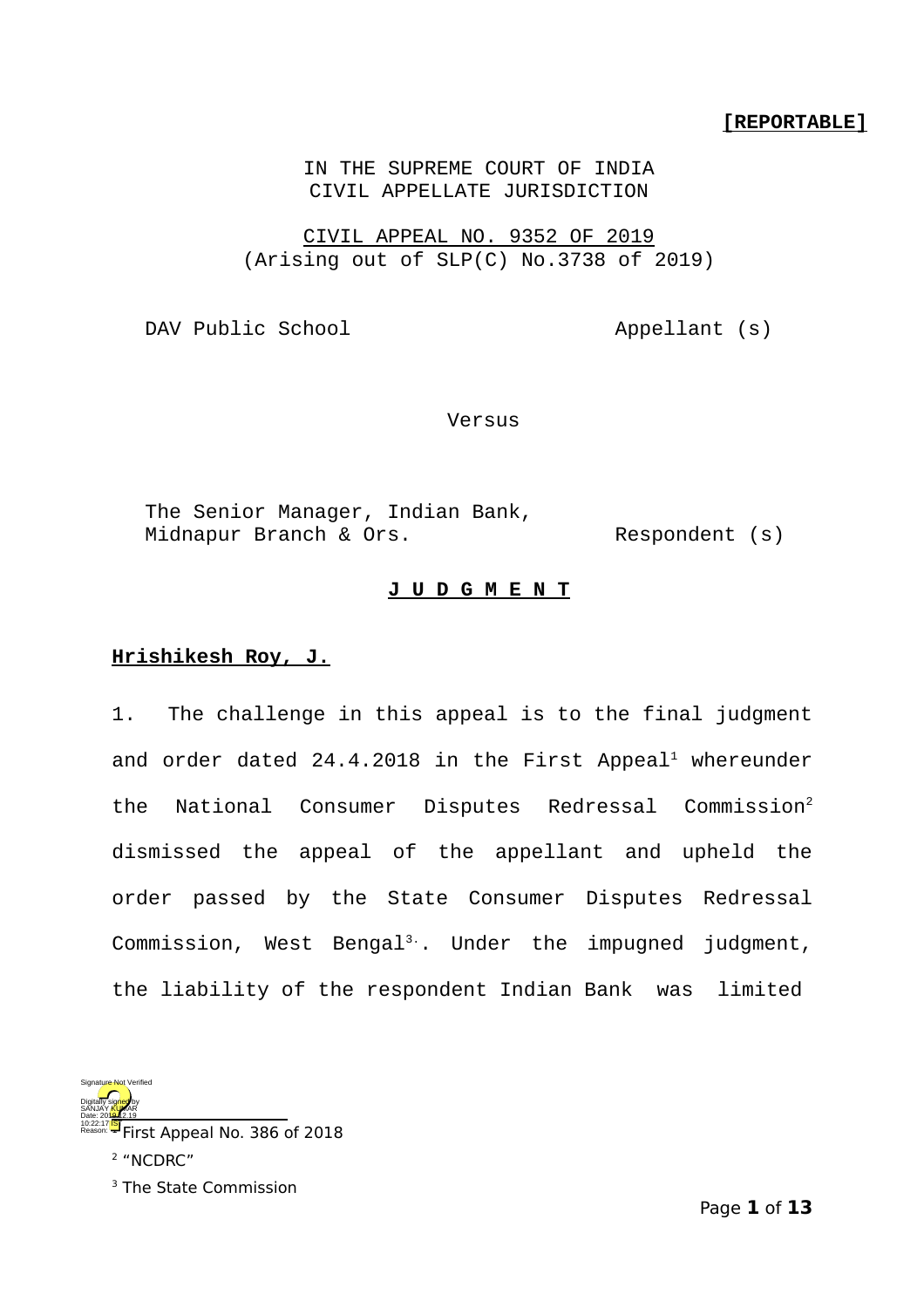to Rs 1,00,000/- although the complainant suffered total loss of Rs 30,00,000/-, from their Bank Accounts and sought return of the lost sum.

2.1 The complaint of the Principal of the DAV Public School[4](#page-1-0) alleged deficiency of service against *the respondent Bank* inasmuch as the School's bank accounts without net banking facility, was linked with the personal Customer Information File (CIF) of the Principal of the School, facilitating online transaction which led to siphoning of Rs 30,00,000/- (Rupees Thirty Lakhs), from the school's account.

<span id="page-1-0"></span>2.2 The complaint mentioned that the DAV Public School, Paschim Medinipur maintained three accounts with the Indian Bank, Midnapur Branch in District Paschim Medinipur, West Bengal namely, i) the School General Fund Account – A/c No. 553624984; ii) School Pupils Fund Account – A/c No. 553625423 and iii) School Interest Account – A/c No. 933045930. While the Withdrawal from the first two accounts could be made through cheques under joint signature of the Principal, DAV Public School, Midnapore and Managers/Principal, DAV Model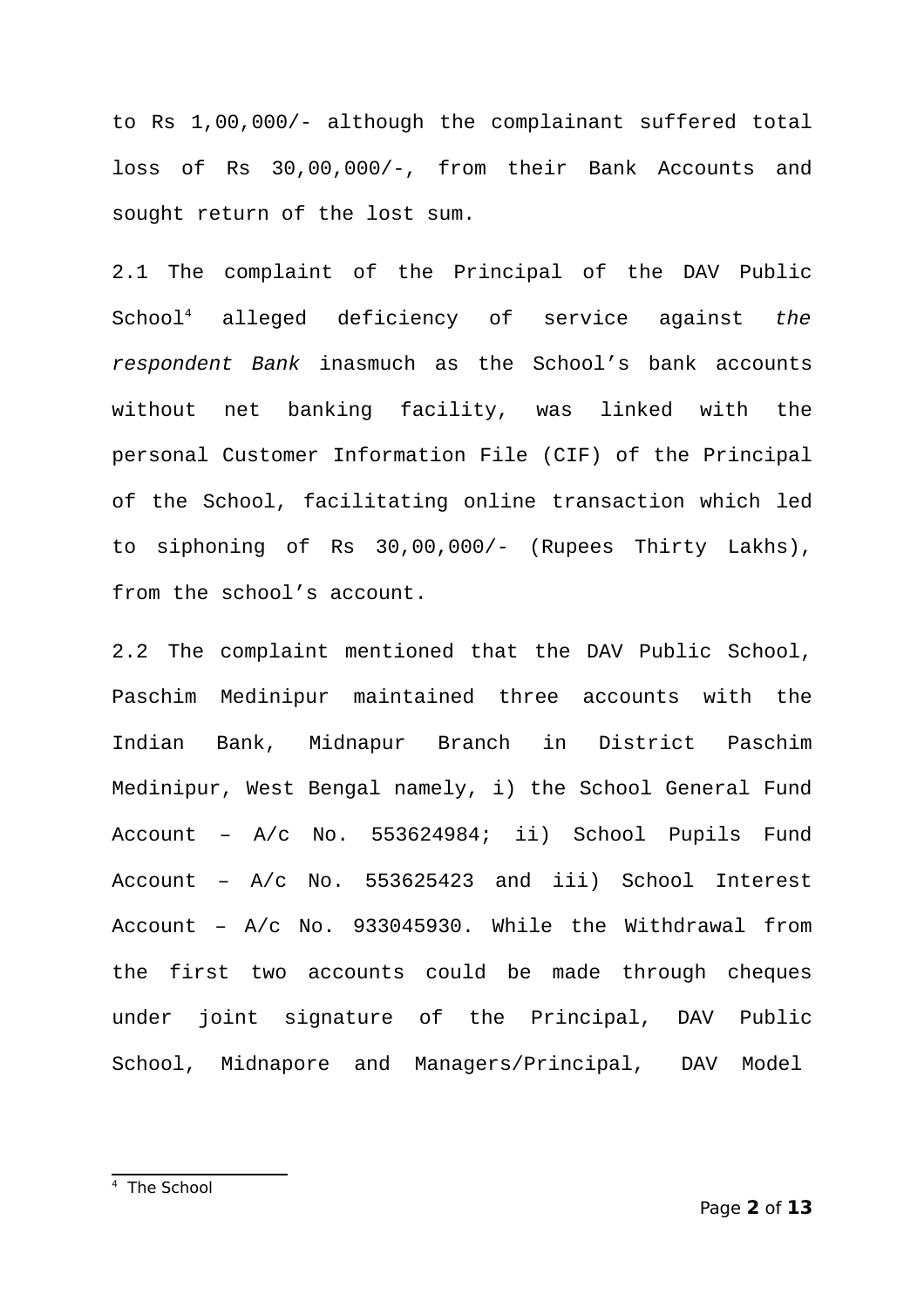School, IIT Kharagpur, the third referred account was authorised to be operated by the Principal of the DAV Public School, under his own signature. It was the specific case of the complainant that the school never approached *the Bank* for net banking facility for any of their three accounts, but on 2.9.2014 when the Principal opened his personal savings account (distinct from the school accounts) for the purpose of transferring money through net banking, he learnt that the three accounts of the school got tagged with his personal savings account. As the school Principal was required to go on an urgent official tour, he decided to report the matter to *the Bank* after his return from the official tour.

2.3 On 7.9.2014, one of the school employees was sent to *the Bank* for updating the passbook but the passbook couldn't be updated for technical reason as informed by the bank's staff. Again on 9.9.2014 the School employee went to the bank for updating the passbook and it was then detected that Rs. 25,00,000/- (Rupees Twenty Five Lakhs) was unauthorizedly transferred from the school's account. This was brought to the notice of *the Bank's* manager on 9.9.2014, but *the Bank* Manager advised the concerned school staff to visit *the Bank* on the next day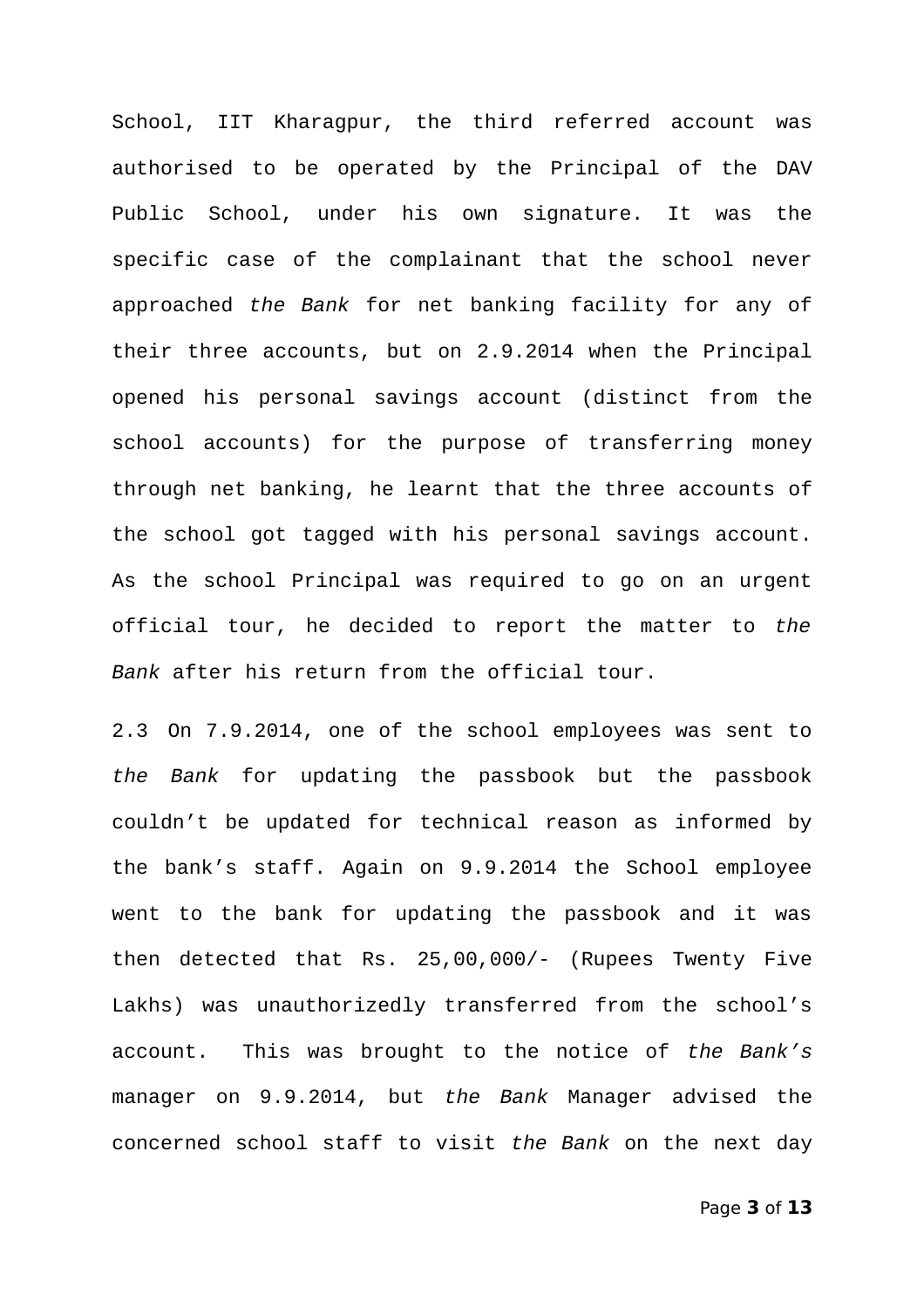morning. But by the time the account could be blocked, another sum of Rs. 5,00,000/- (Rupees Five Lakhs) got transferred from the school's account.

2.4 It was also mentioned by the complainant that the mobile phone sim of the complainant was blocked on 5.9.2014 and subsequently the complainant learnt that a duplicate sim card was issued against his mobile number and his phone bill was paid by somebody even before the normal bill could be generated on 8.9.2014. With this information, the complainant demanded return of the siphoned sum with interest in the school's bank account.

3. *The Bank* contested the case before *the State Commission*. They acknowledged that the school did not apply for net banking facility but inadvertently the personal CIF of the then Principal of the School got tagged with the school's accounts which facilitated the online transfer of school's money.

4. The BSNL Authorities who were arrayed as respondent Nos. 4 and 5 in the Complaint before *the State Commission* pleaded that the then Principal on his way back from Howrah to Kharagpur lost his mobile phone with the BSNL post paid sim No. 9434340725 for which, diary was lodged on 4.9.2014 at the Kharagpur GRP as GRPs No. 1091.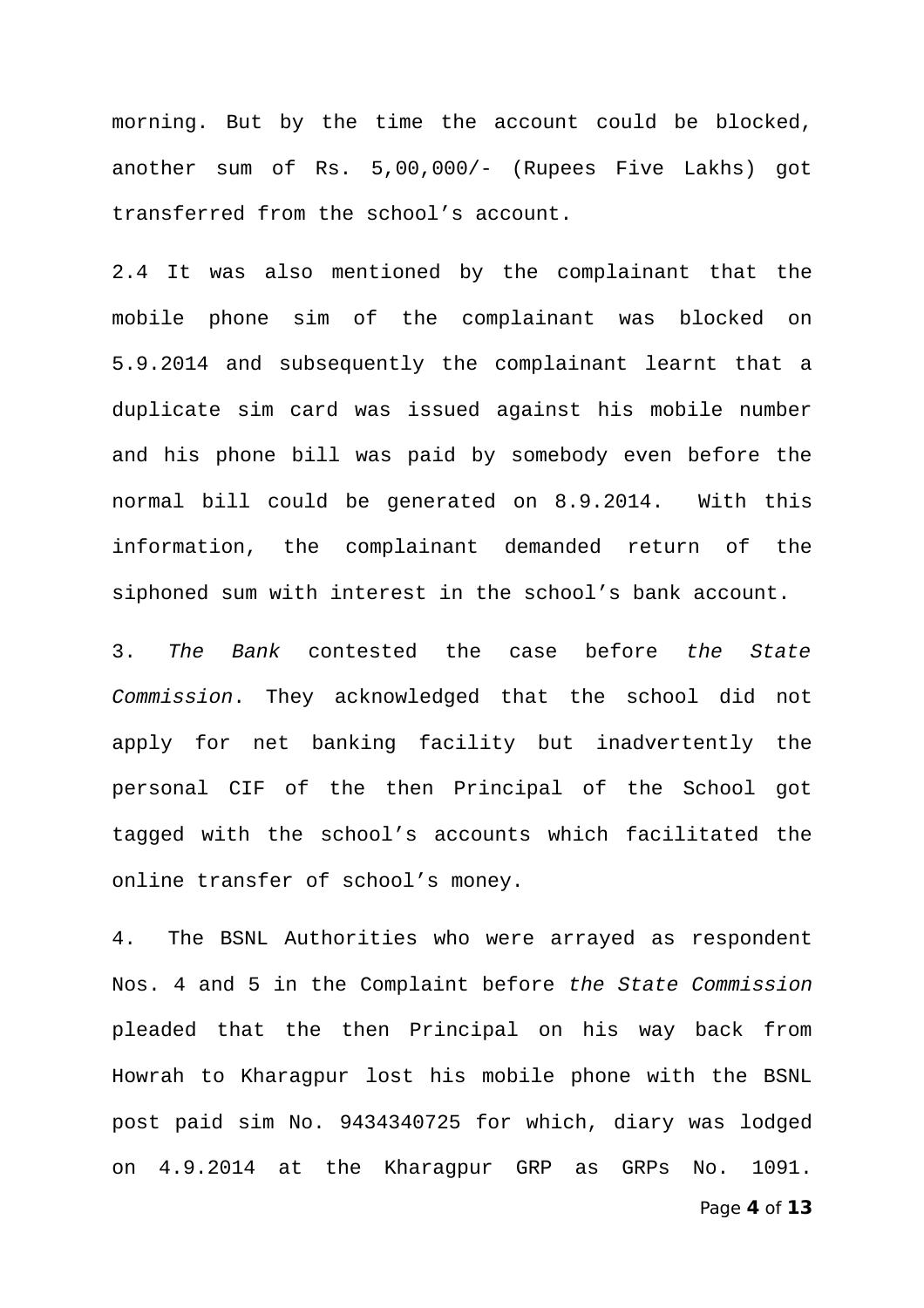Thereafter, the Principal applied for duplicate sim which was issued after completion of necessary formalities. Subsequently, request was made to the BSNL to port out the said phone number and accordingly, the sim card was ported out from BSNL to another service provider i.e. Bharti Airtel. But most curiously, the transfer was made not in the name of the registered phone subscriber Sanjiva Kumar Sinha, but in the name of one *Sanjay Kumar Sinha* who purportedly resided in the same address.

5.1 *The State Commission* after noting the rival contentions recorded that admittedly the complainant school did not opt for net banking facility in respect of any of their three accounts. Thus, gross error on the part of *the Bank* was found in the siphoning of the money from the school's account and accordingly, it was concluded that "it was a clear case of gross deficiency on the part of the OP Bank". *The Commission* then considered whether the OP Bank should be made liable to make good the loss suffered by the Complainant. It was then observed that mere tagging of bank accounts with online banking facility is not enough to transfer fund through RTGS/NEFT, since access to the concerned bank accounts is through User ID, Login, Password, One Time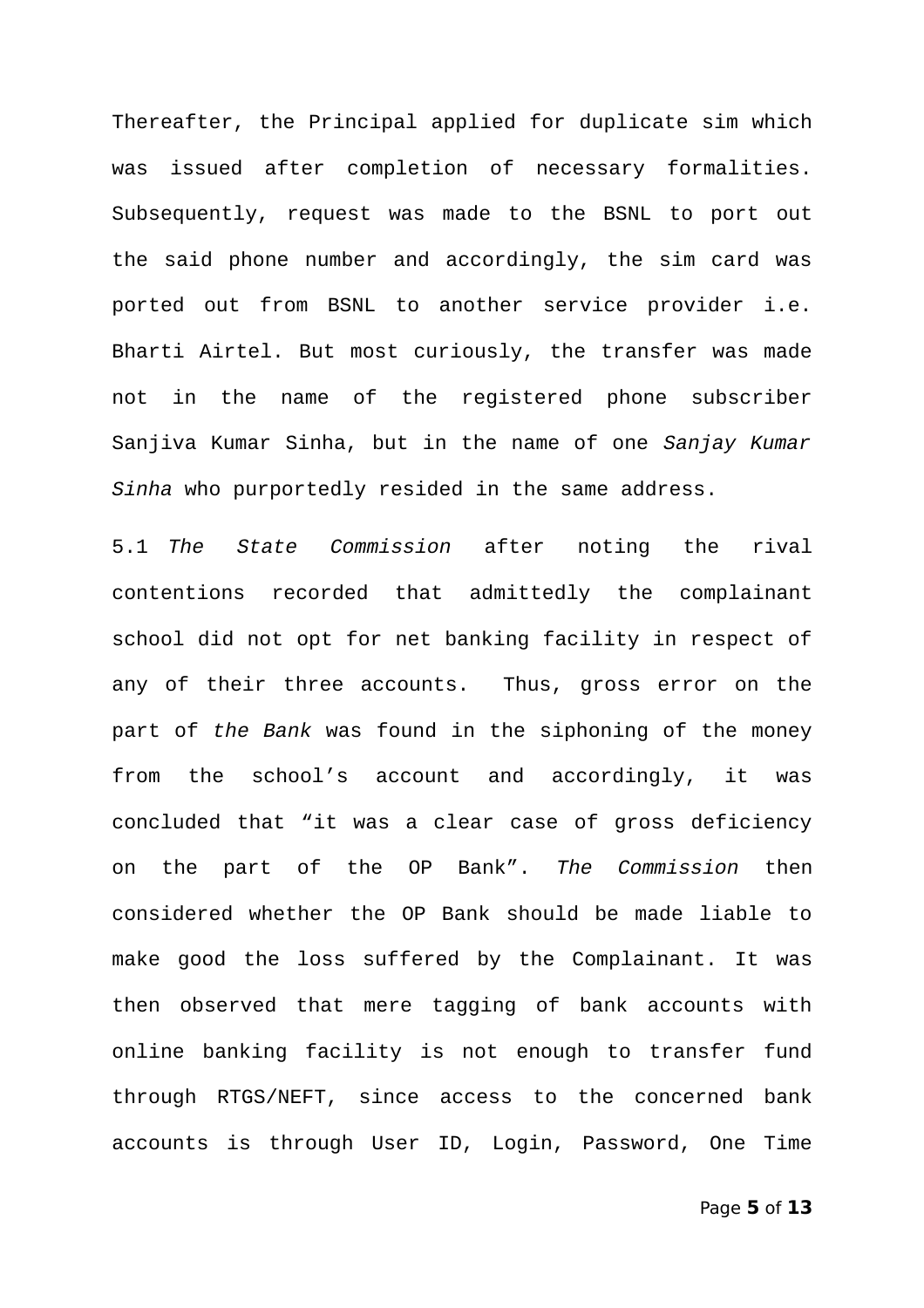Password etc. Thus, complicity of the then Principal of the School in those internet transactions was suspected. *The Commission* also noted that the school Principal failed to inform the BSNL authorities and *the Bank* in due time and thus despite detecting the illegal transfer of the large sum i.e. Rs 25,00,000/-, the official complaint was not lodged on 9.9.2014 itself and this facilitated the transfer of another Rs. 5,00,000/-, from the school's account.

5.2 Thus, inference was drawn by *the State Commission* that either the then Principal of the complainant school was the mastermind behind all the fraudulent withdrawals or he compromised the user ID and login Password with others but, in either case, the School Principal cannot escape his personal liability and as a corollary thereof, the complainant cannot avoid their vicarious liability for acts and deeds of their employee. With these observations, while gross deficiency in service on the part of the OP Bank in safeguarding the money of the complainant school was noticed and they were held liable to pay compensation to the complainant, only partial relief was allowed by declaring that *the Bank* authorities (OP Nos. 1,2,3 and 6) shall be jointly and/or severally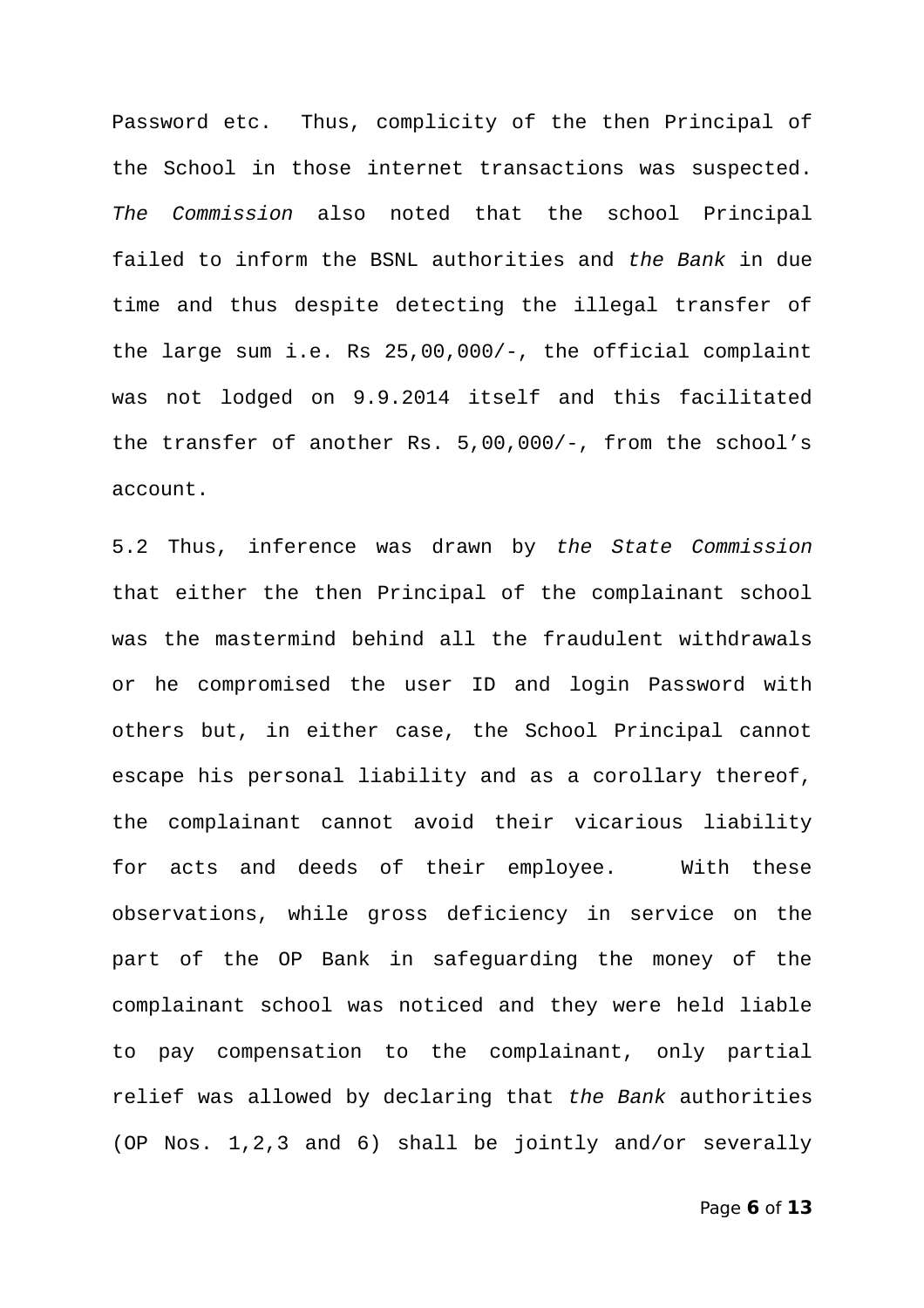be responsible for payment of Rs 1,00,000/- as compensation together with cost of Rs. 10,000/-, to the complainant. Aggrieved by the limited relief granted by *the State Commission* by its order dated 4.1.2018, the complainant approached *the NCDRC* through First Appeal No. 386 of 2018.

6. The Appellate forum referred to the facts noted by *the State Commission* and observed that it is not in dispute that the complainant school had not applied to *the Bank* for providing internet banking facility for their accounts and therefore, it was a mistake on the part of *the Bank* to tag the school's account with the personal account of Sanjiva Kumar Sinha the Principal of the School. *The NCDRC* also adverted as to whether the transactions could have taken place either with connivance or gross negligence on the part of Sanjiva Kumar Sinha. It refused to accept the contention that some unscrupulous person obtained the duplicate sim of the mobile phone of Sanjiva Kumar Sinha and then obtained user ID, login and the transaction password, using the duplicate sim. The appellate forum also found it hard to accept that when the mobile phone of Sanjiva Kumar Sinha remained inactive for six days between 5.9.2014 to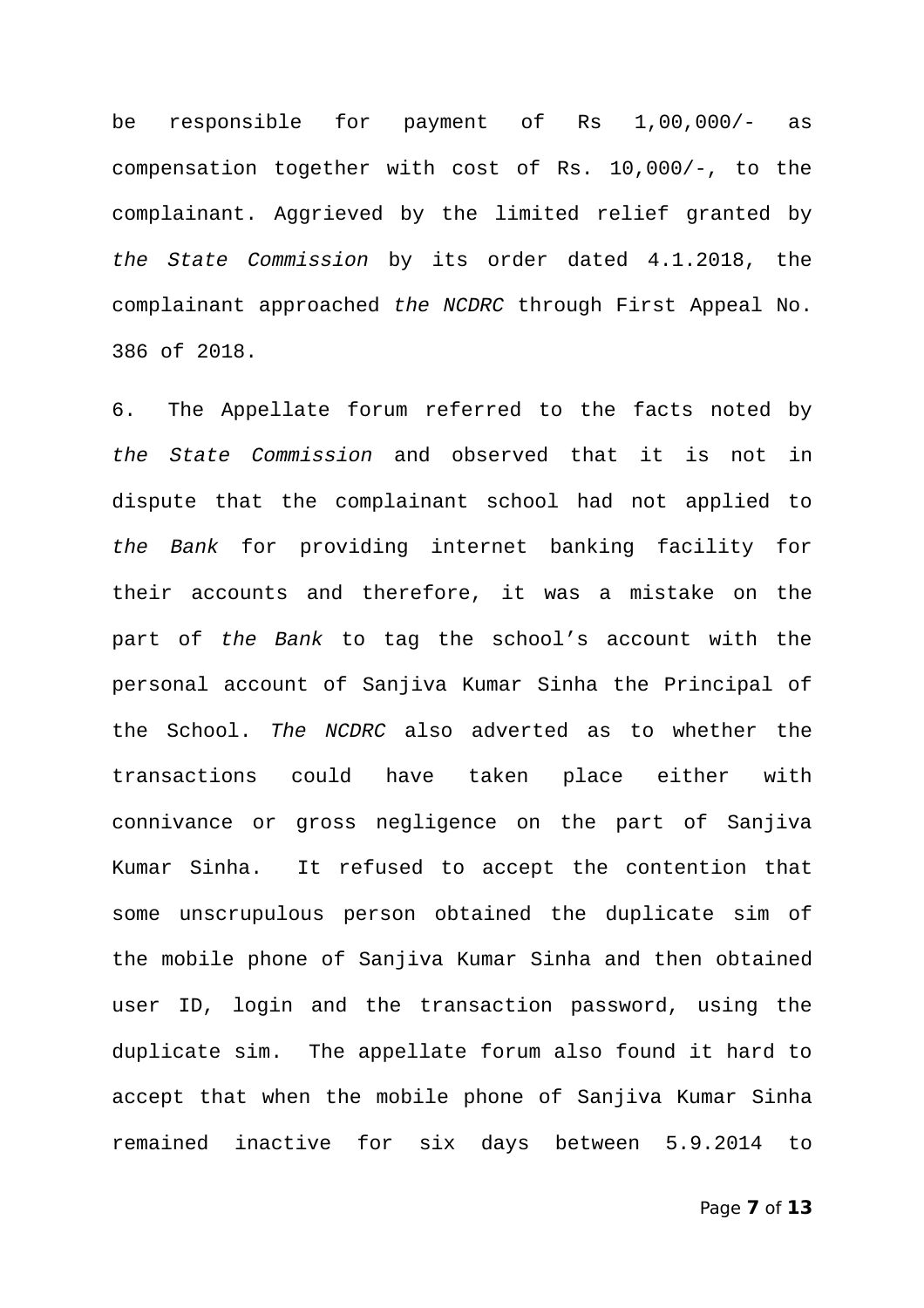10.9.2014, the subscriber assumed it was a network issue without suspicion of any wrong doing and did not inform the matter to the service provider. The fact that duplicate sim was issued by the BSNL authorities on compliance of necessary formalities and eventually mobile connection was transferred in the name of one *Sanjay (Kumar Sinha)* was treated to be another circumstance which allegedly indicated the involvement of Sanjiva Kumar Sinha in the fraudulent transaction. With these observations, *the NCDRC* concurred with the partial relief granted by *the State Commission* determining Rs. 1,00,000/-, as the compensation payable by *the Bank.* The appeal accordingly came to be dismissed on 24.4.2018 by *NCDRC.*

7. Assailing the above decision of the *NCDRC*, Mr. Surendra Nath, learned senior counsel appearing on behalf of the appellant would submit that when deficiency in service by *the Bank* was found by both *the State Commission* as also by *the NCDRC*, there is little justification for limiting the compensation to Rs. 1,00,000/- when the School suffered total loss of Rs. 30,00,000/-.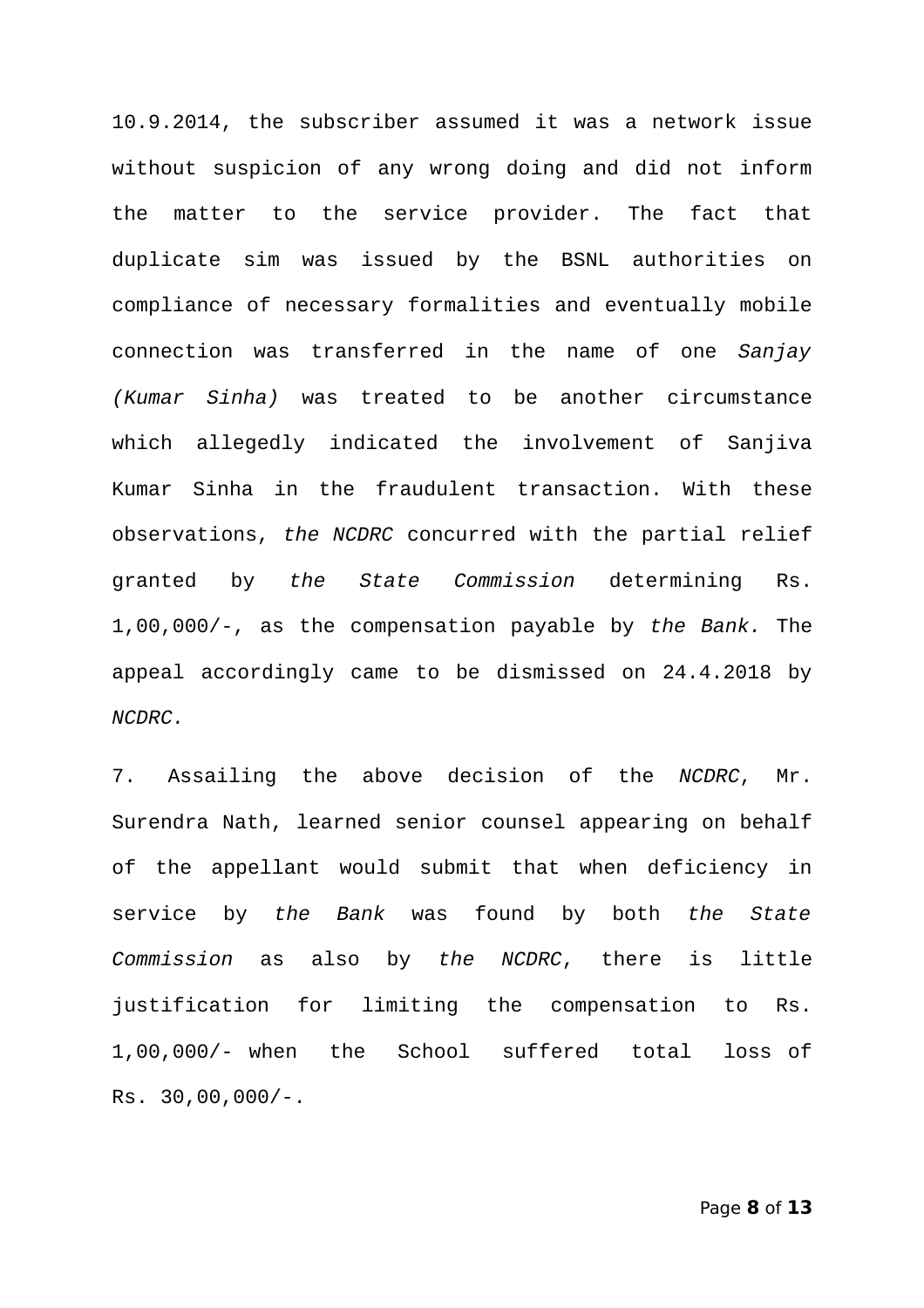8. On the other hand, Mr. Dhruv Mehta, learned senior counsel appearing on behalf of *the Bank* submits that a formal complaint with *the Bank* was lodged only on the next day even after learning of the siphoning of Rs. 25,00,000/- from the school's account and this should be considered to be a contributory factor in the loss occasioned to the complainant. The learned senior counsel accordingly tries to justify the limiting of compensation to Rs. 1,00,000/-, by the forum.

9. Before proceeding any further with the matter, it is necessary for us to refer to the proceeding before the Banking Ombudsman on the complaint No. 201415005002580 lodged by S.K. Sinha, Principal, on behalf of DAV Public School against the respondent Bank. The Banking Ombudsman in their decision on 4.2.2015 (Annexure P-11) also noted that the Bank was at fault in linking the School's account with internet banking facility without request from the account holder and recorded as follows:-

> "From the contentions of both the parties, I observe that there is fault of the bank as they have linked the school's account with internet banking facility without any request from the school authorities which caused the fraud. The case is under investigation by police whoso outcome is not known. But as there is a limit of Rs.10 lakh for giving an award under the Banking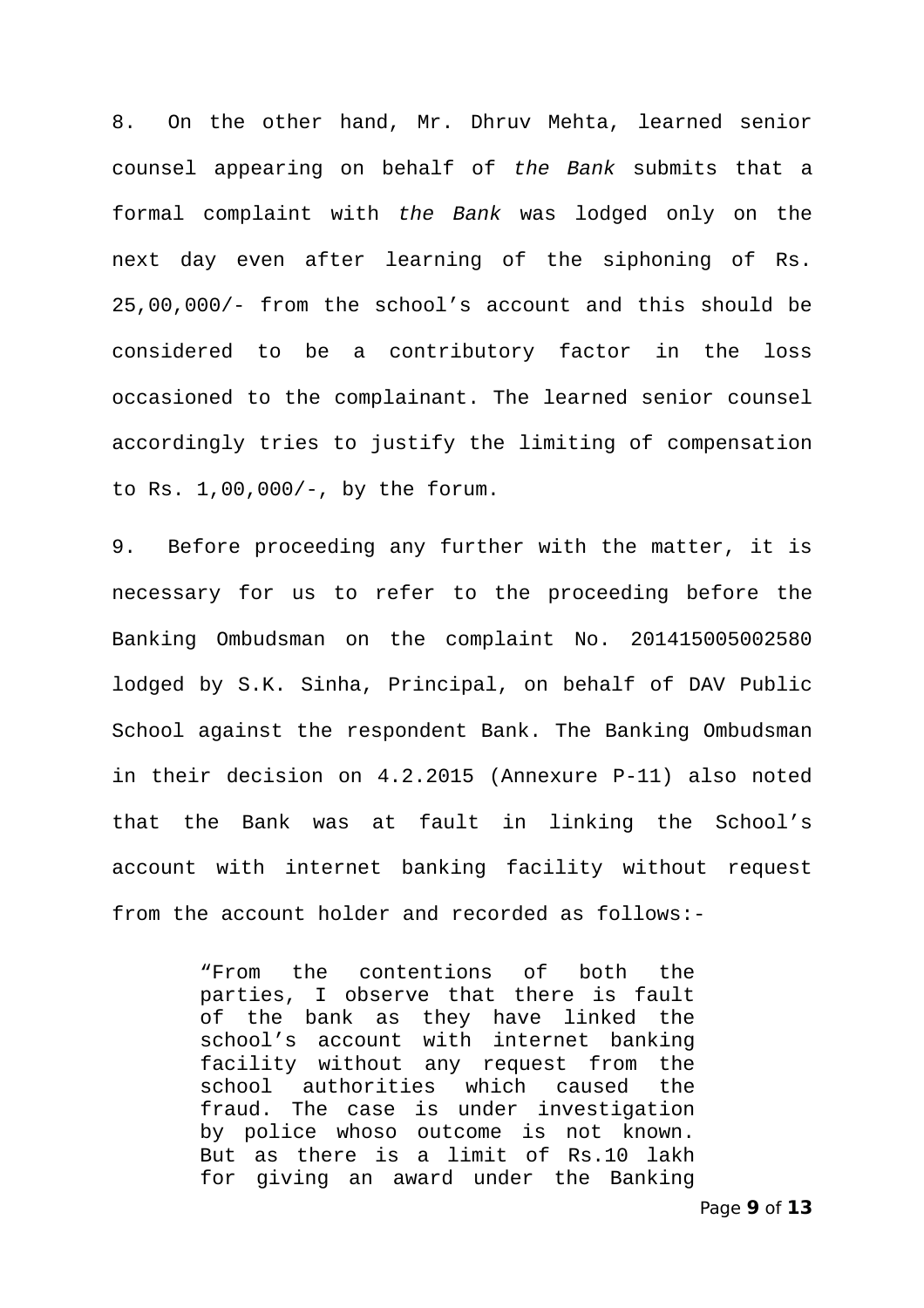Ombudsman Scheme (BOS), 2006. I am not in a position to instruct the bank to pay the amount of Rs. 30 lakh. Hence, the complaint is closed under clause 13(b) of BOS, 2006 as it is outside the pecuniary limit of the BOS."

10. That apart, on the basis of the School's FIR, the Kotwali PS case No. 995/14 corresponding to GR No. 3246/14 was registered within the jurisdiction of the Chief Judicial Magistrate, Paschim Medinipur. The case was investigated by the police and chargesheet (Annexure P-20) was filed. The police referred to the allegations in the FIR and noted that the Senior Branch Manager of the concerned Branch of Indian Bank was requested to clarify how an account with only cheque facility can be operated with net banking process; secondly, how any institutional account can be linked with any personal account, without the request of the account holder and thirdly whether it is possible to make net transaction of the account, in such situation. The police noted that *the Bank* authority failed to convey their response until the filing of the charge sheet on 29.4.2018. The charge sheet also disclosed that charges have been framed against two persons i.e. i) Akash Saha @ Niraj Sharma @ Boby Dutta and ii) Aditya Narayan Kundu @ Rahul Bhattacharjee who siphoned of the money through a series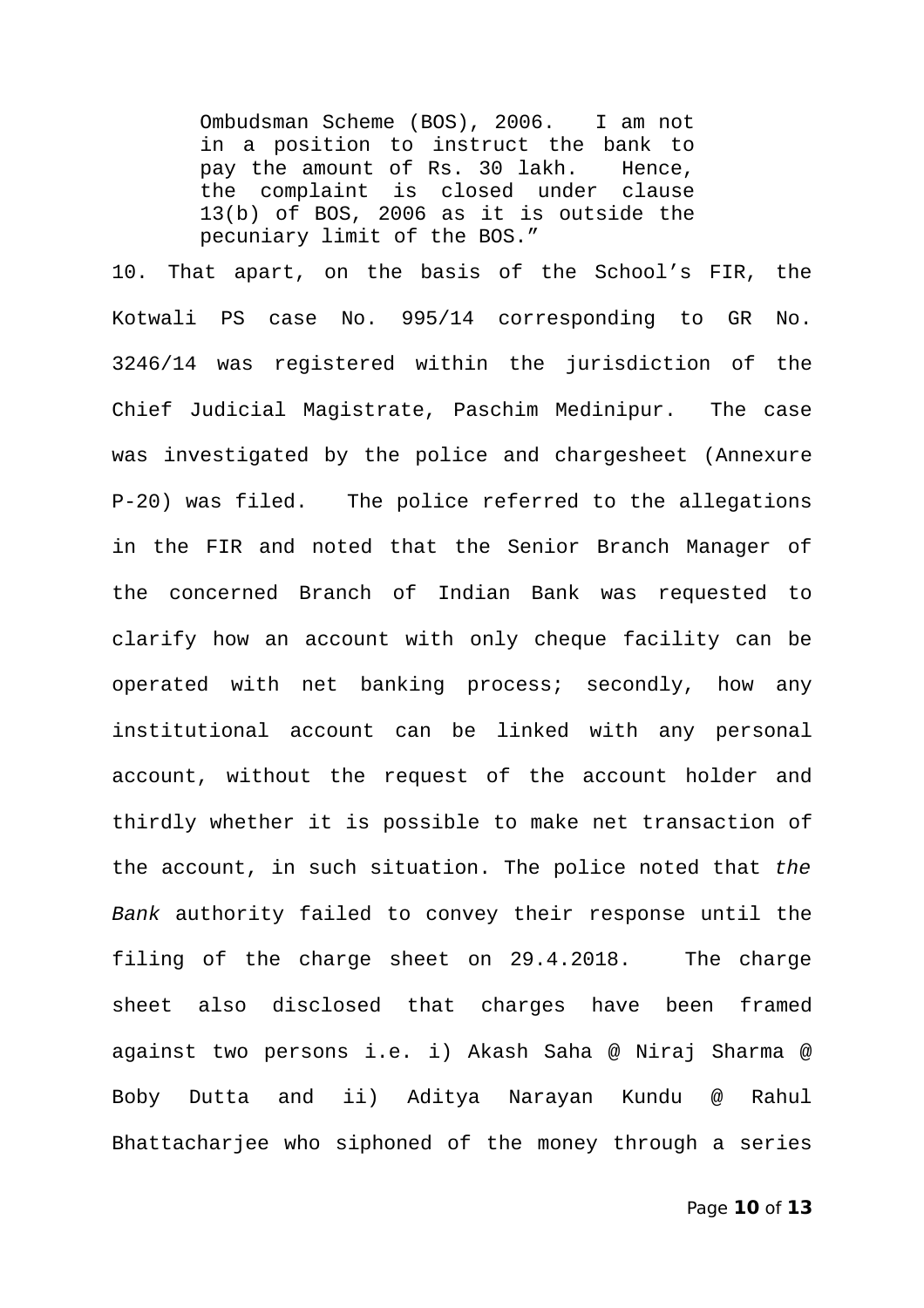of illegal transactions. The charge sheet also revealed that there was no complicity on the part of the School Principal Sanjiva Kumar Sinha in the fraudulent transaction from the bank through the criminal acts of the two chargesheeted accused.

11. In the above backdrop, the key question to be considered here is whether, without the school's account being linked with net banking facility, any money from the bank account could have been siphoned out by the miscreants. The obvious answer to this question has to be in the negative. As concurrently found by *the State Commission*, the Banking Ombudsman and also by *the NCDRC*, the bank has rendered themselves liable by enabling net banking facility by linking the individual account of the school's Principal, to the school's account. The only reason why *the State Commission* as well as *the NCDRC* had limited the compensation sum to Rs. 1,00,000/- was because of the perceived complicity of the Principal. But the charge sheet filed by the police reveals how the fraudulent transaction was made by the two charge sheeted accused and more importantly the police did not find complicity of the Principal of the school, with those fraudulent transactions. The Banking Ombudsman too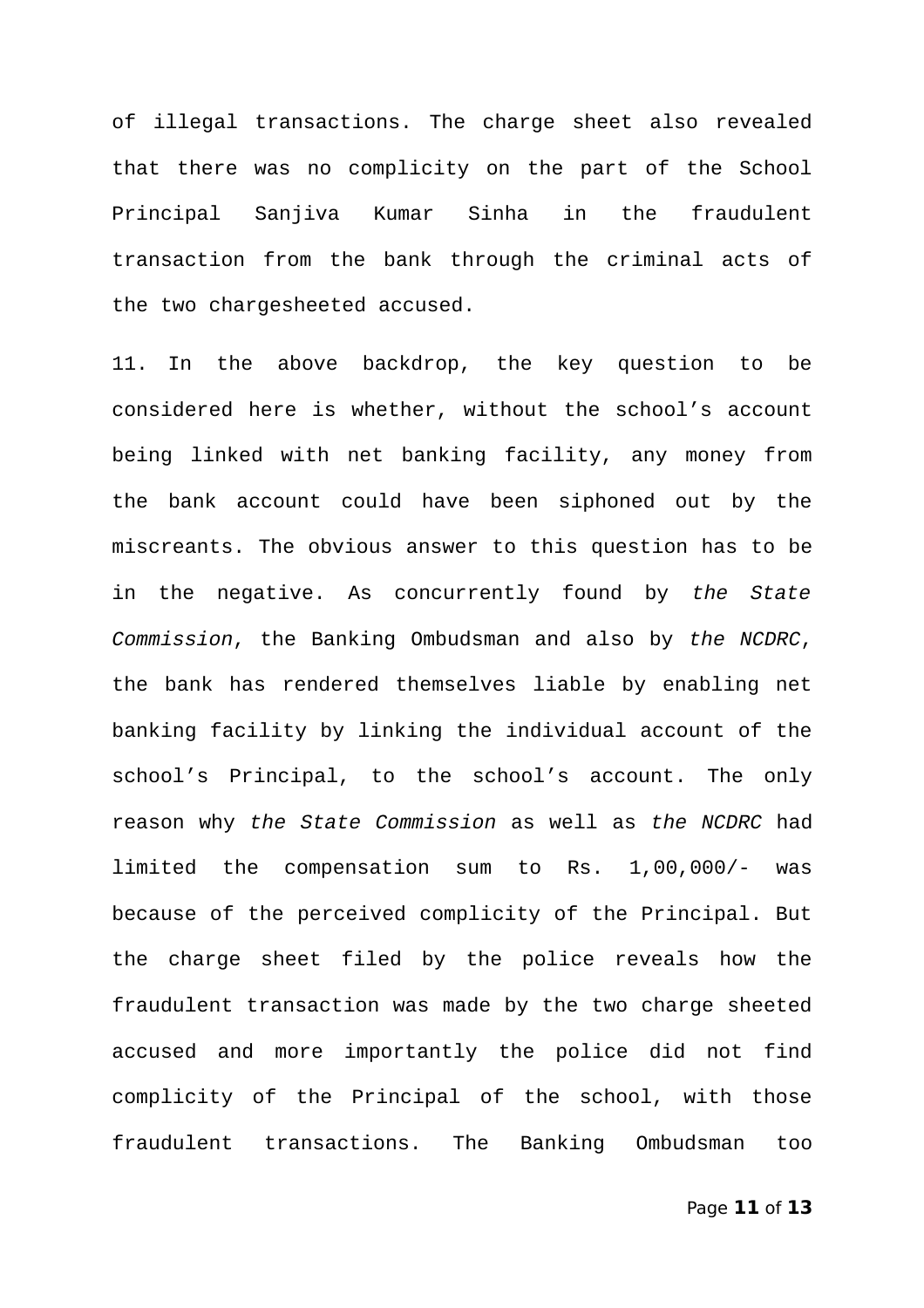declared that the Bank was at fault which facilitated the loss to the School but declined to order refund as the demanded sum (Rs 30,00,000/-) was beyond the pecuniary jurisdiction of the Banking Ombudsman.

12. Considering the above, the denial of the compensation corresponding to the extent of the School's loss, by *the State Commission* as well as by *the NCDRC* would not in our view, be justified. The question then is whether *the Bank* should be asked to compensate the school for the entire loss through such fraudulent transaction. In this context, it may be noticed that when the siphoning of a large sum of Rs. 25,00,000/- was first detected by the school staff, the official complaint was not lodged immediately and only on the next date, the complaint was filed with *the Bank* authorities. Whether *the Bank* Manager was verbally informed on the very date of detection or on the next day is an aspect which is difficult to conclude conclusively and therefore the subsequent siphoning of Rs. 5,00,000/- by the next day, may have been occasioned by the contributory negligence of the school authorities. But, insofar as the loss of Rs. 25,00,000/- is concerned, the complainant cannot be held responsible directly or even vicariously, either as an institution or the